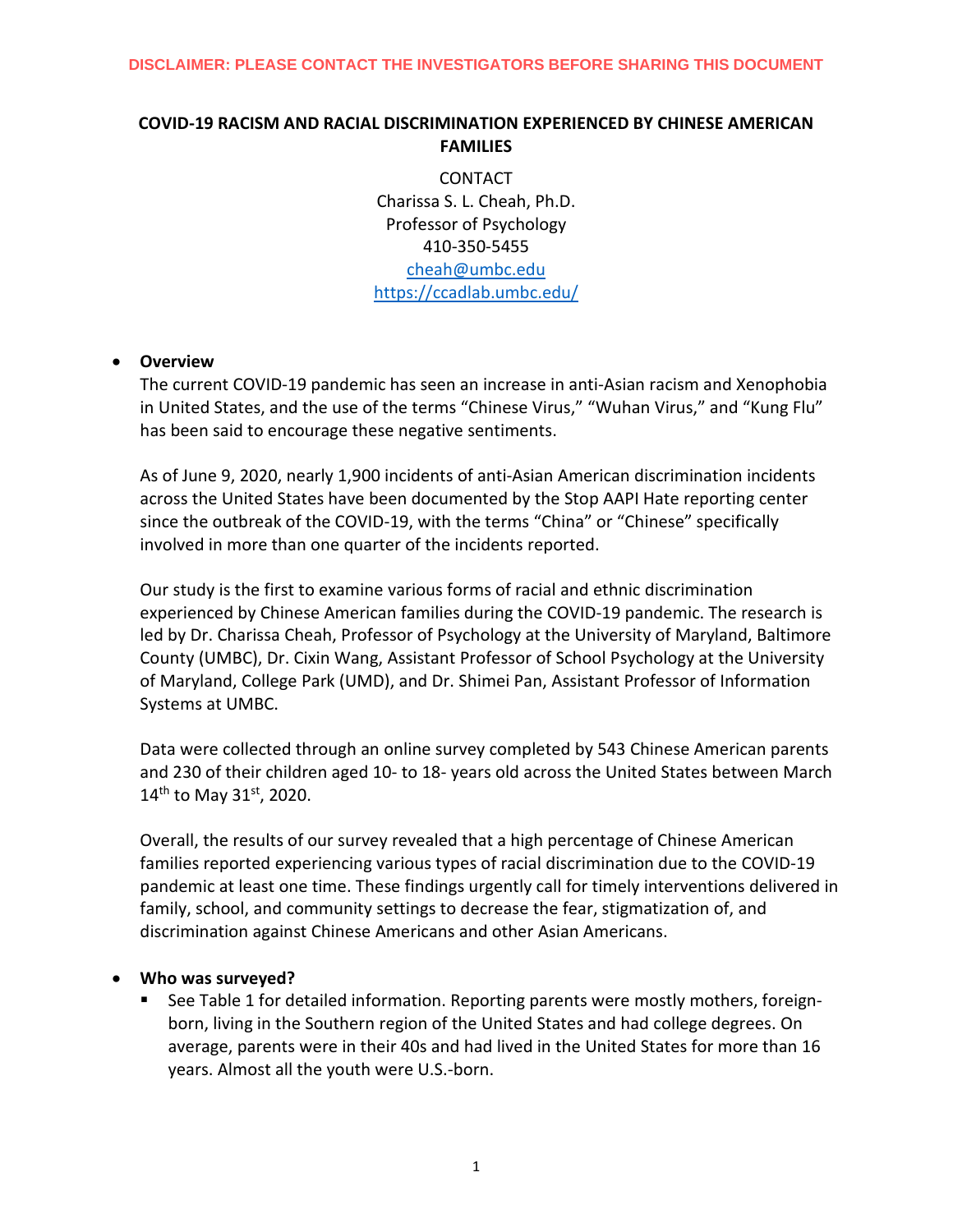# • **Key Findings**

- Over 3 in 4 surveyed Chinese American parents and youth reported witnessing racial discrimination on a monthly or weekly basis due to the COVID-19 pandemic online and in person.
- A considerable percentage of Chinese American parents and youth (30% 50%) reported that they were the direct targets of racial discrimination on a monthly or weekly basis due to the COVID-19 pandemic online and in-person.
- About 1 in 2 parents and youth were worried about how they would be treated in public and the majority of parents and about 50% the youth were worried about being targeted and for their safety due to the U.S. government's use of terminology like the "China Virus" or the "Wuhan Virus".
- **Diama 50% of Chinese American parents and youth agreed that Americans believed that** Chinese people and culture were a threat to public health in the U.S. (health Sinophobia), and that these sentiments were depicted in U.S. media (media Sinophobia).

# • **Key Conclusions and Recommendations**

- Chinese American families are experiencing racism and racial discrimination at multiple levels (interpersonal, institutional, collective) and forms (in person, online) during COVID-19.
- **Public health strategies are urgently needed to decrease the fear and stigmatization of,** and discrimination against Asian Americans.
- **Schools should proactively develop strategies to address racism targeting Asian** American youth as their reenter in the Fall whether in person or online
- Healthcare professionals must attend to the racism-related experiences and mental health needs of Asian American families, especially youth, via educating and making appropriate mental health referrals

# **Funding Information:**

This work was supported by the National Science Foundation under Grant No. 2024124. Any opinions, findings, and conclusions or recommendations expressed in this material are those of the author(s) and do not necessarily reflect the views of the National Science Foundation.

\_\_\_\_\_\_\_\_\_\_\_\_\_\_\_\_\_\_\_\_\_\_\_\_\_\_\_\_\_\_\_\_\_\_\_\_\_\_\_\_\_\_\_\_\_\_\_\_\_\_\_\_\_\_\_\_\_\_\_\_\_\_\_\_\_\_\_\_\_\_\_\_\_\_\_\_\_\_

## **Acknowledgement**

This report was prepared by Charissa S. L. Cheah, Huiguang Ren, and Xiaoli Zong

# **Suggested Citation**

Cheah, C. S. L., Wang, C., Ren, H., & Zong, X. (2020). *COVID-19 racism and racial discrimination experienced by Chinese American families.* Department of Psychology, University of Maryland, Baltimore County*.*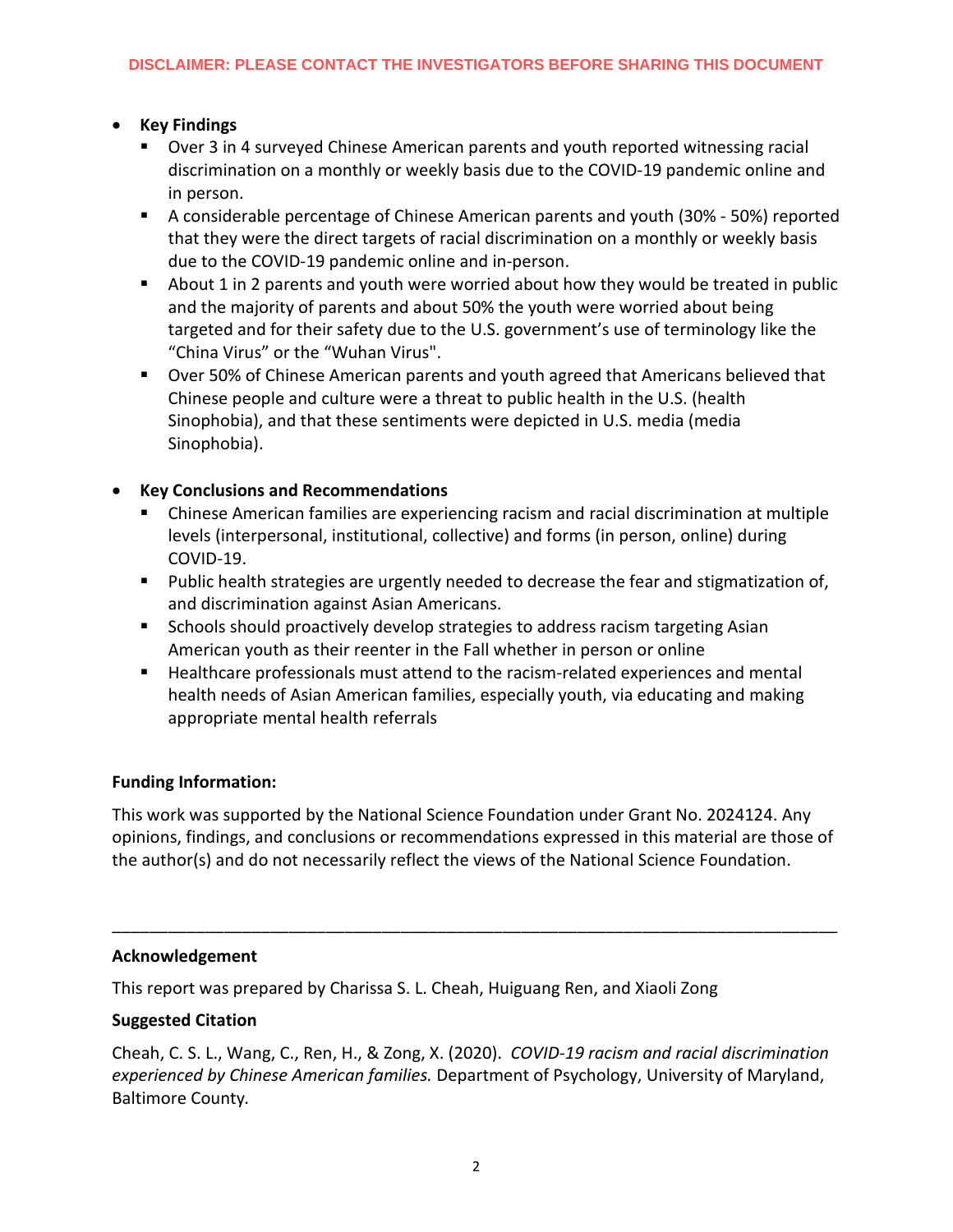• **Racial Discrimination Due to the COVID-19 Pandemic (Overall Percentages)**



Graph 1: Respondents Who Experienced Each Form of Racial Discrimination Due to the COVID-19 Pandemic Every Month or Week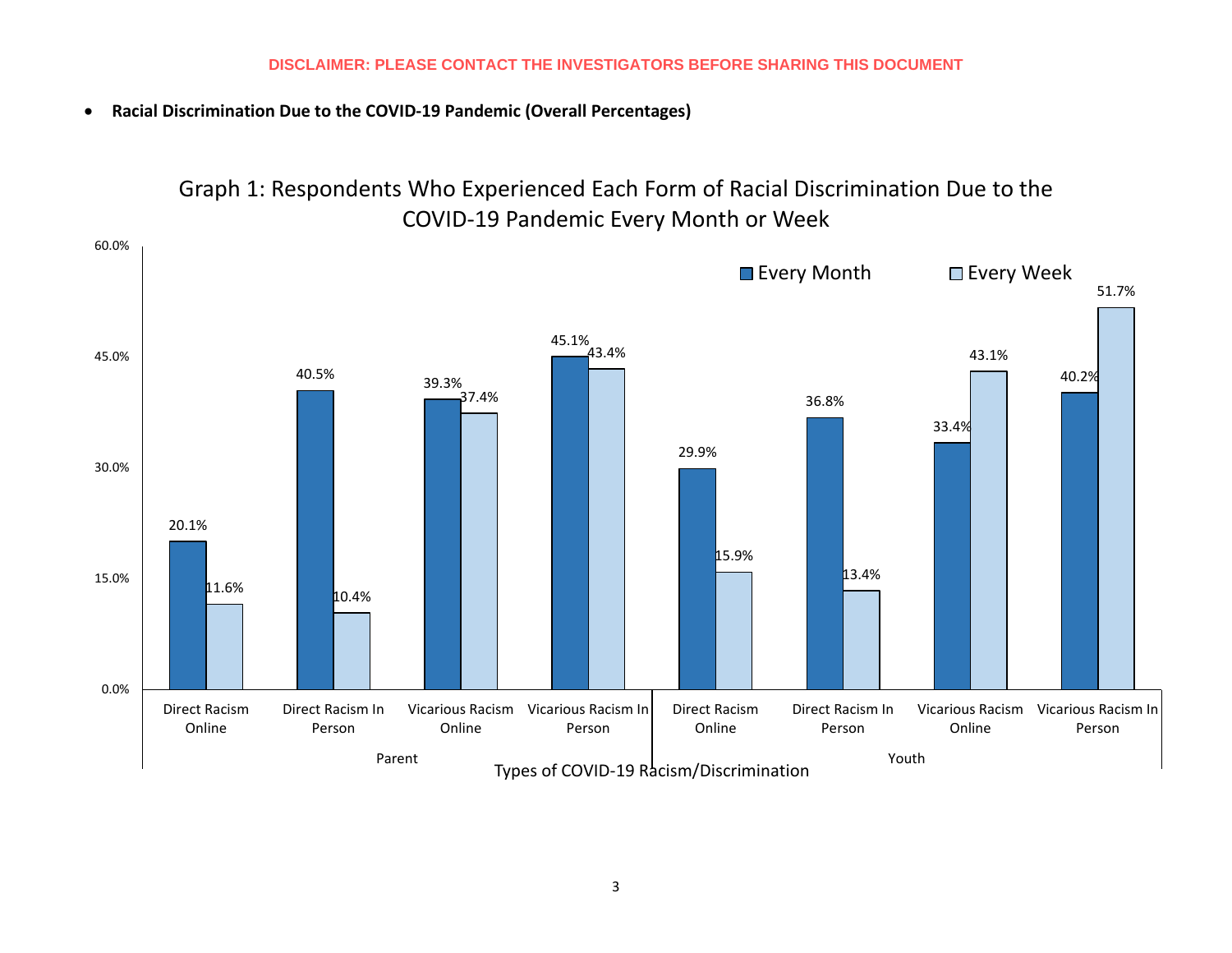**Online Racial Discrimination Directed at the Respondents (Direct) - Item Percentages**

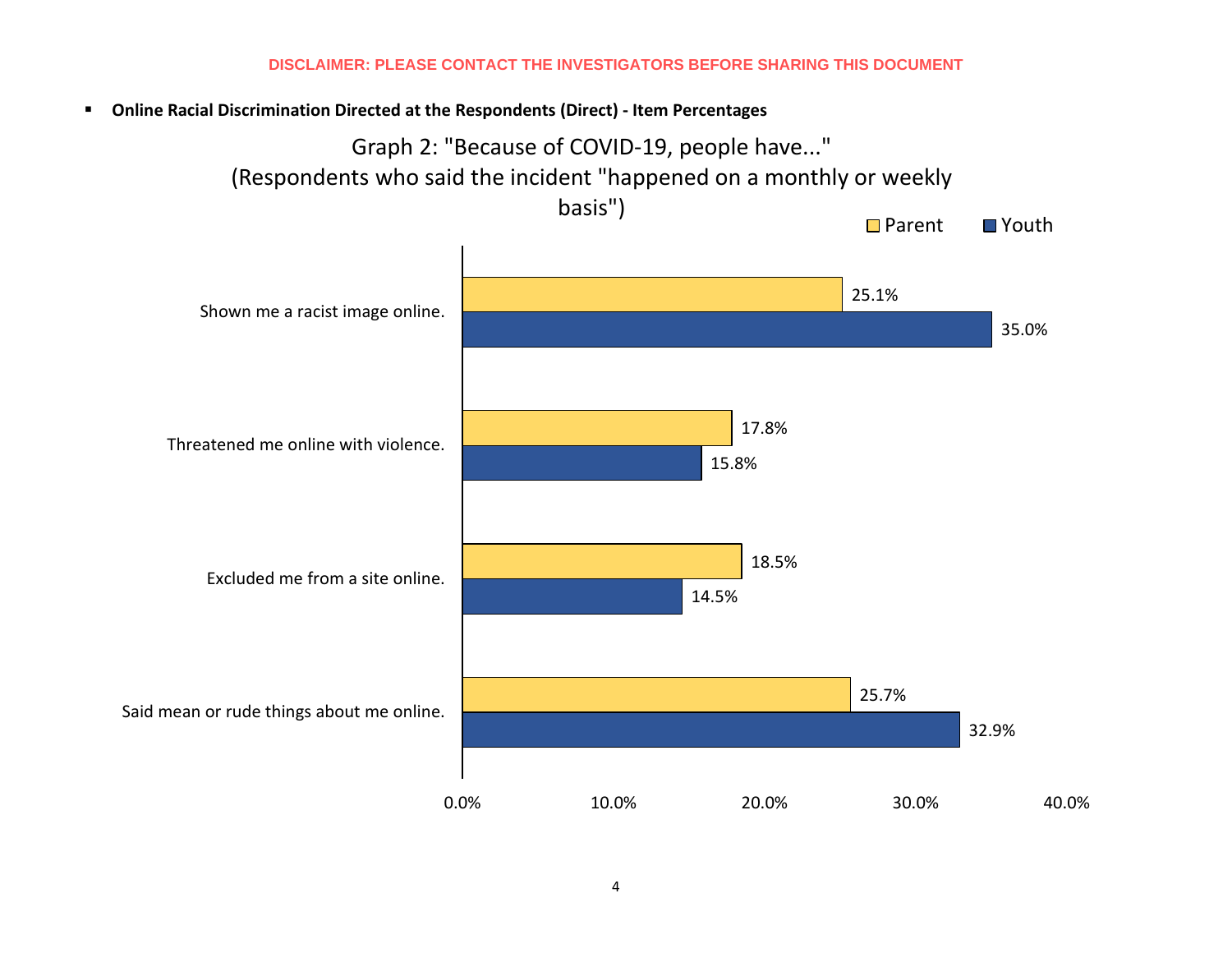**Online Racial Discrimination Directed at Other Chinese/Asians (Vicarious) - Item Percentages**

Graph 3: "Because of COVID-19, people have..." (Respondents who said the incident "happened on a monthly or weekly basis")

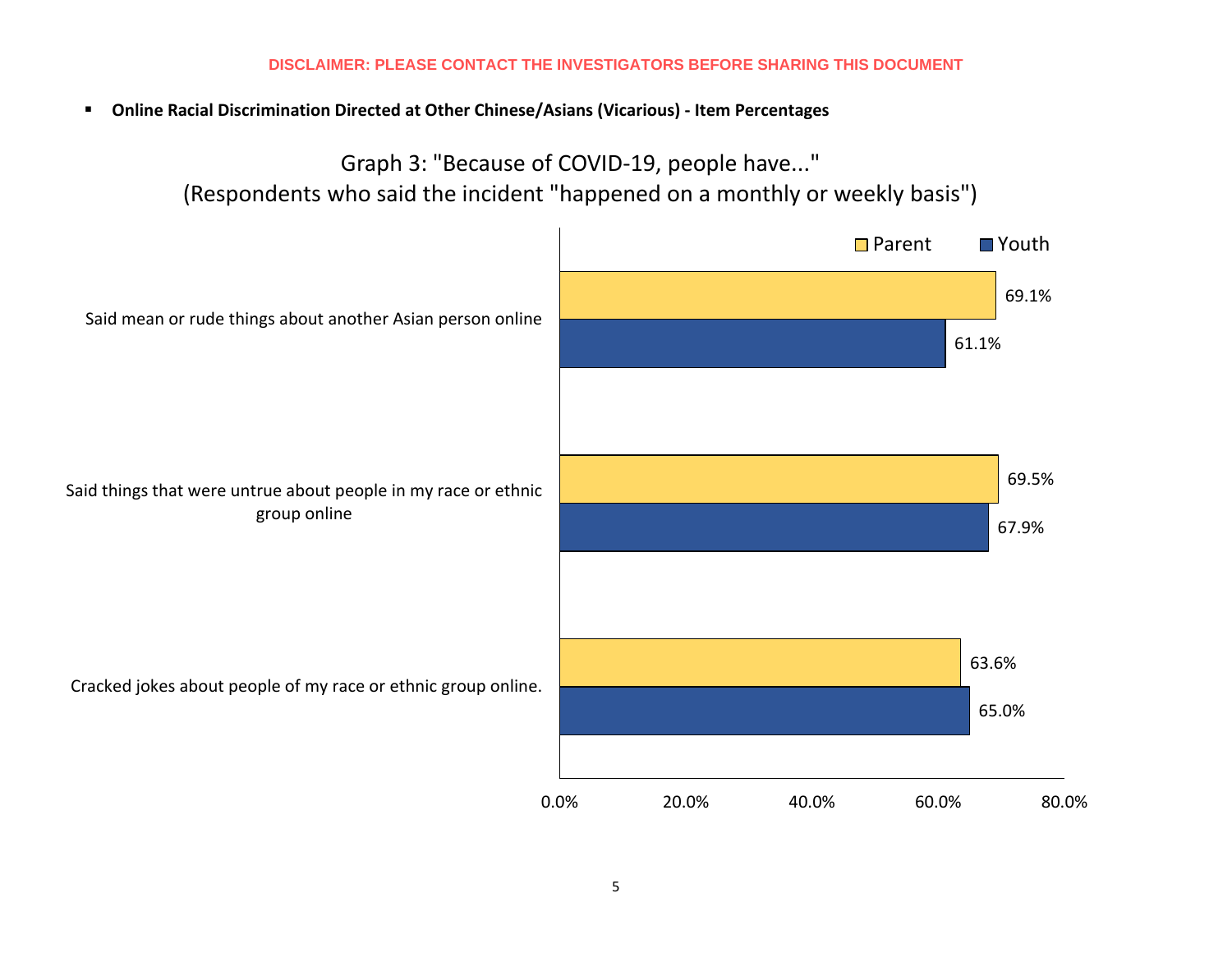**In-Person Racial Discrimination Directed at the Respondent (Direct) - Item Percentages**

Graph 4: "During the COVID-19 outbreak, people... because of my Chinese background"

(Respondents who said the incident "happened on a monthly or weekly basis")

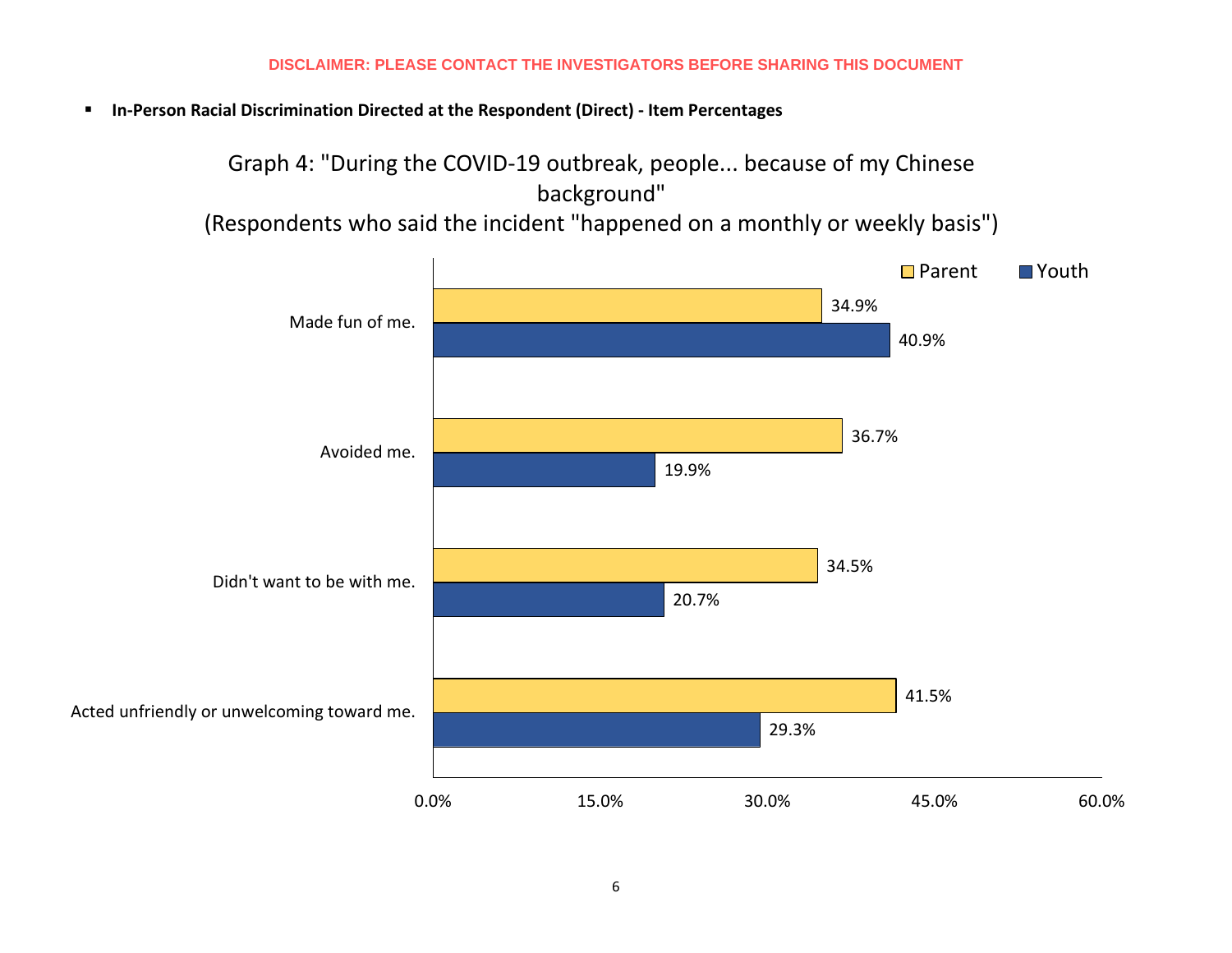**In-Person Racial Discrimination Directed at Others (Vicarious) - Item Percentages**

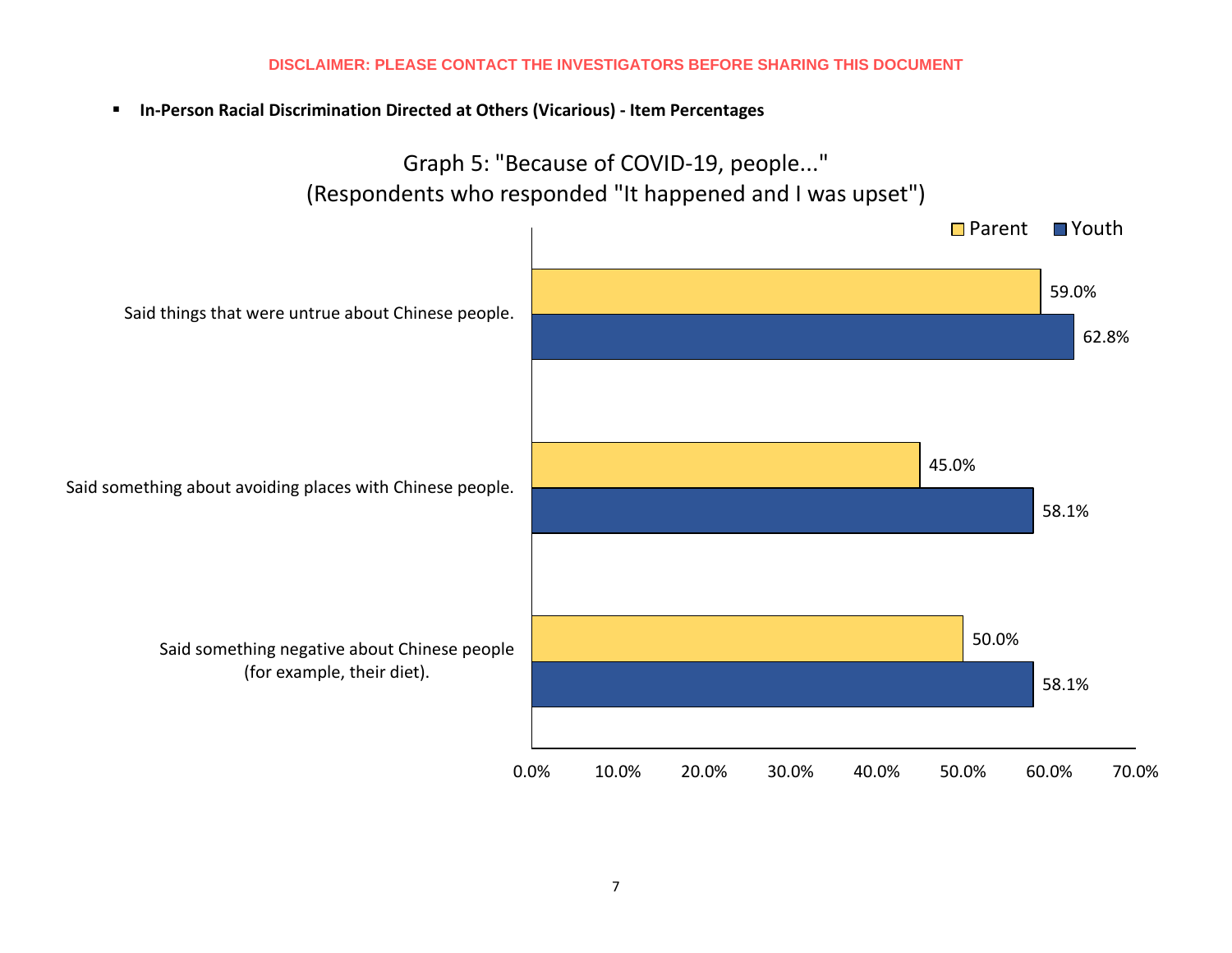## **Worries About Treatment by Others – Overall Percentages**

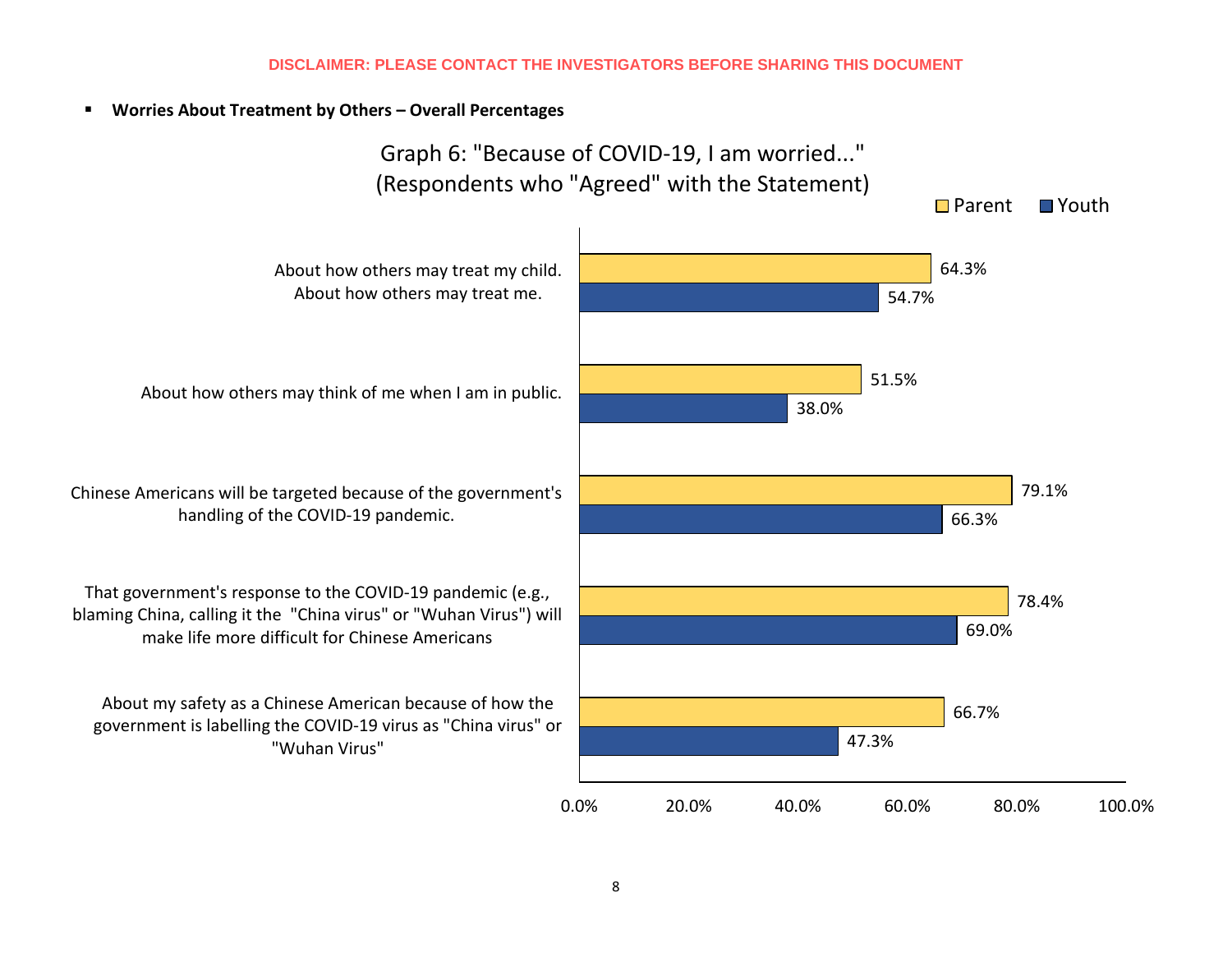**Sinophobia - Overall Percentages**



*Note.* Sinophobia refers to the fear and/or dislike of China, its people, and/or its culture broadly held by Americans. In particular, Health-related Sinophobia refers to the idea that Chinese are considered a health threat to American society, and the Media Sinophobia refers to the perpetuation of Sinophobia spread by U.S. media.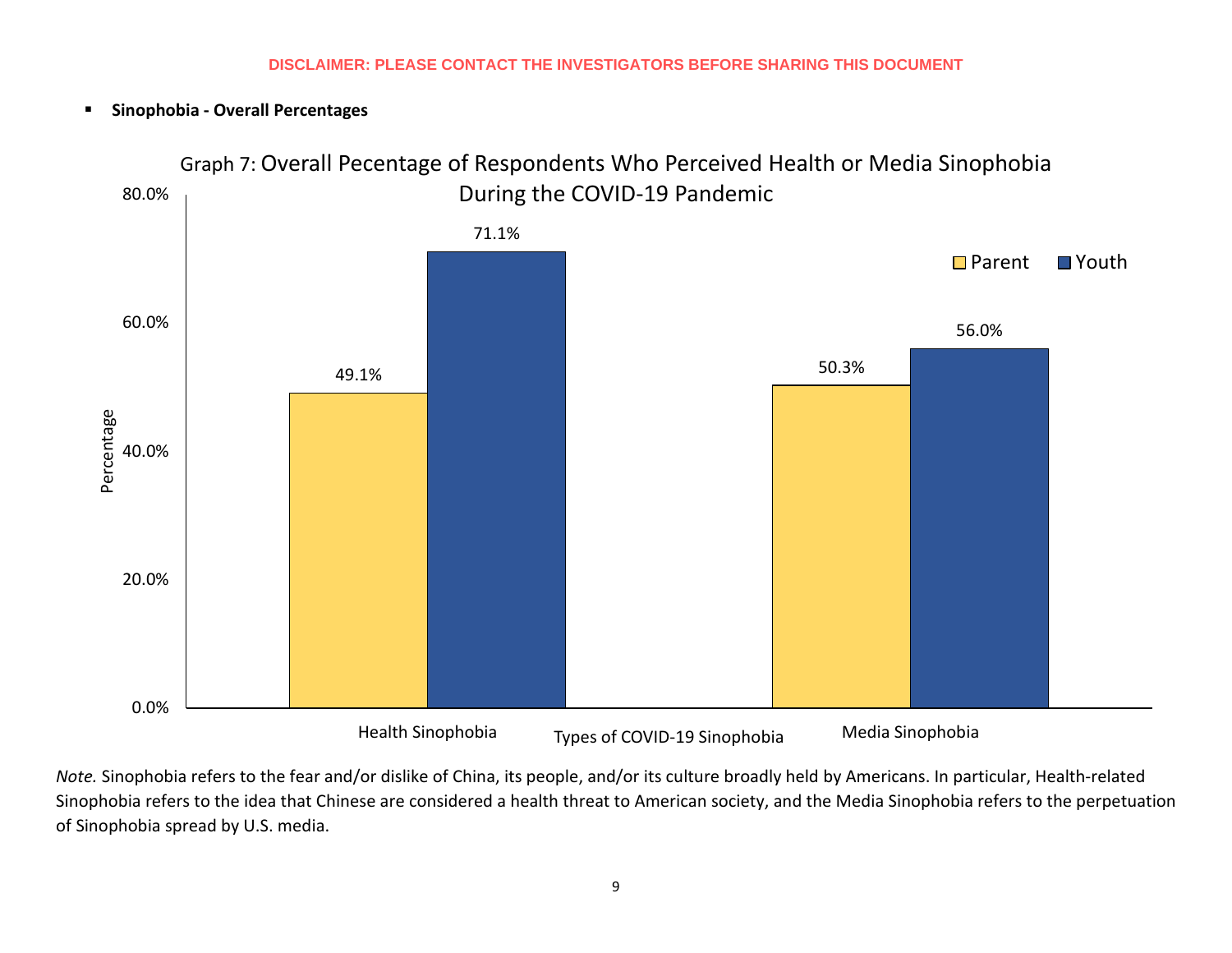**Sinophobia - Item Percentages**